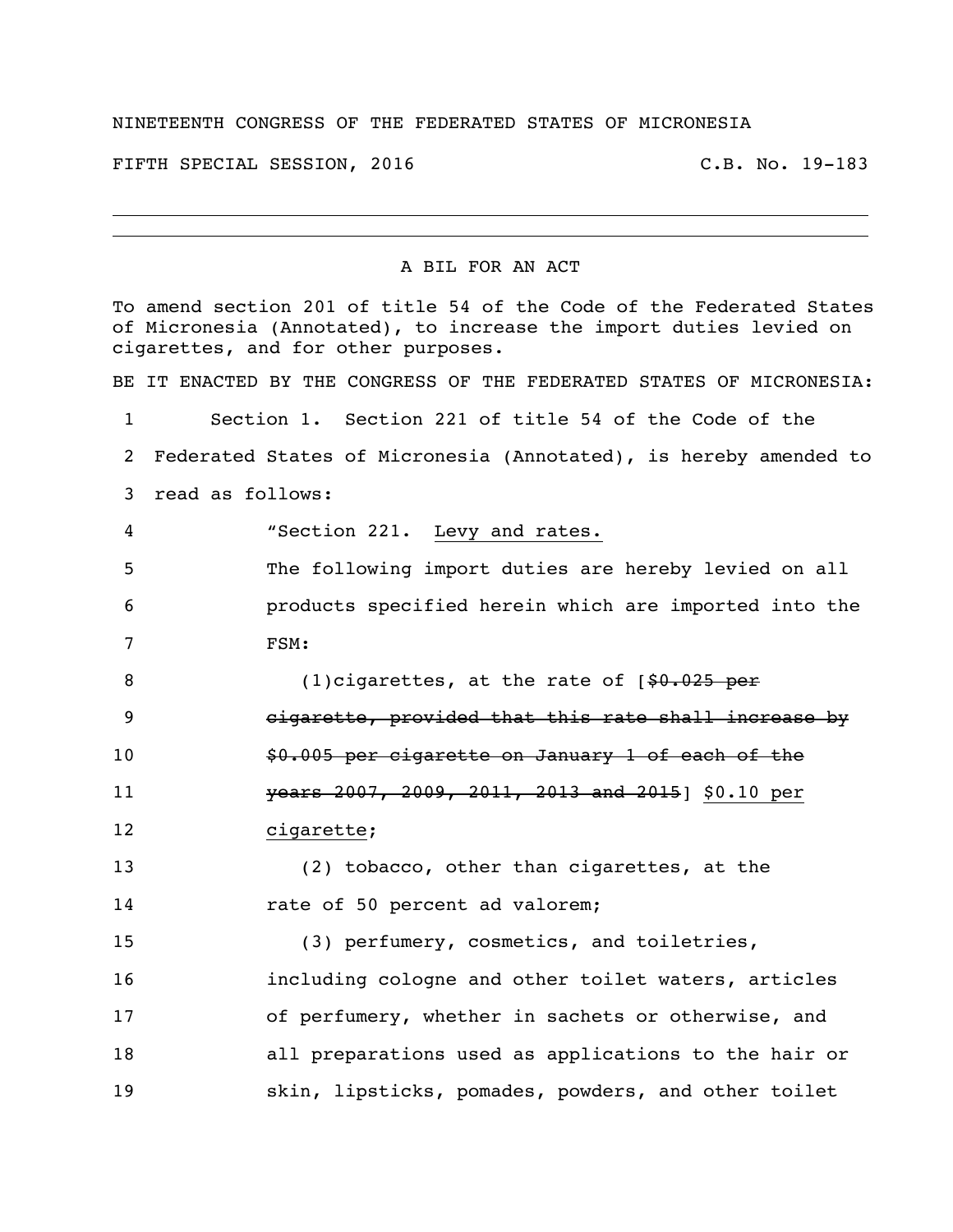1 preparations not having medicinal properties, at the 2 rate of 25 percent 3 ad valorem; 4 (4) soft drinks, drink mixes, drink preparations, 5 coffee, tea, and nonalcoholic beverages, at the rate 6 of 25 percent ad valorem, provided, however, that any 7 beverage having a fruit juice content of 25 percent 8 or more by volume shall be at the rate of three 9 percent ad valorem; 10 (5) beer and malt beverages, at the rate of \$0.25 11 per 12 fluid ounces; 12 (6) distilled alcoholic beverages, at the rate of 13 12 dollars per gallon; 14 (7) wine at the rate of 30 percent ad valorem; 15 (8) foodstuffs for human consumption, at the rate 16 of three percent ad valorem; provided, however, that 17 fresh and frozen fish and seafood, shall be at the 18 rate of 25 percent ad valorem; 19 (9) gasoline and diesel fuel, at the rate of 20 five cents per gallon; 21 (10) laundry bar soap, at the rate of 25 percent ad 22 valorem; and 23 (11) all other imported products, except those 24 specified above, at the rate of four percent ad 25 valorem."

 $2 \times 3$